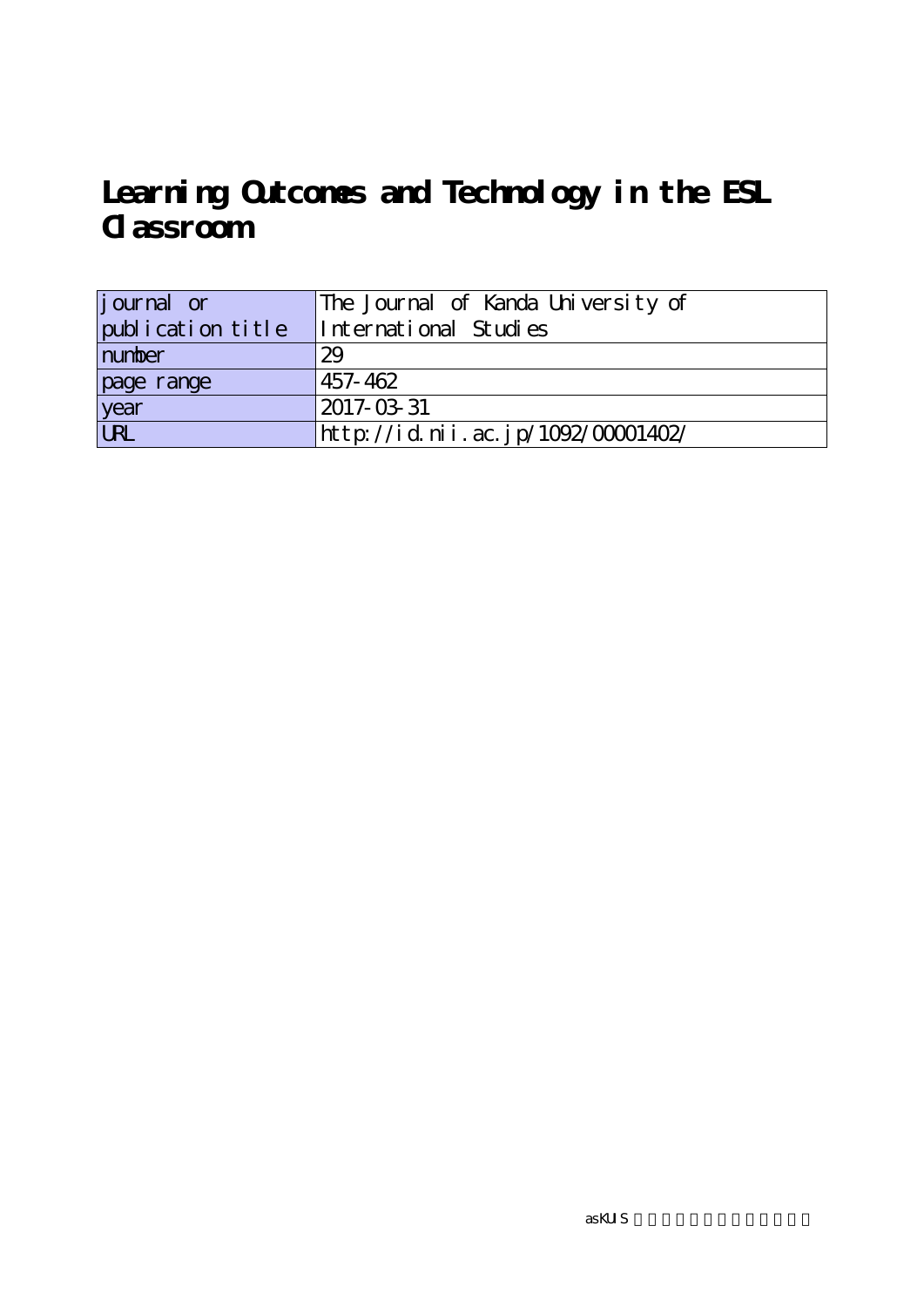神田外語大学紀要第 29 号 抜刷 2017 年 The Journal of Kanda University of International Studies Vol. 29(2017)

# Learning Outcomes and Technology in the ESL Classroom

James Herbach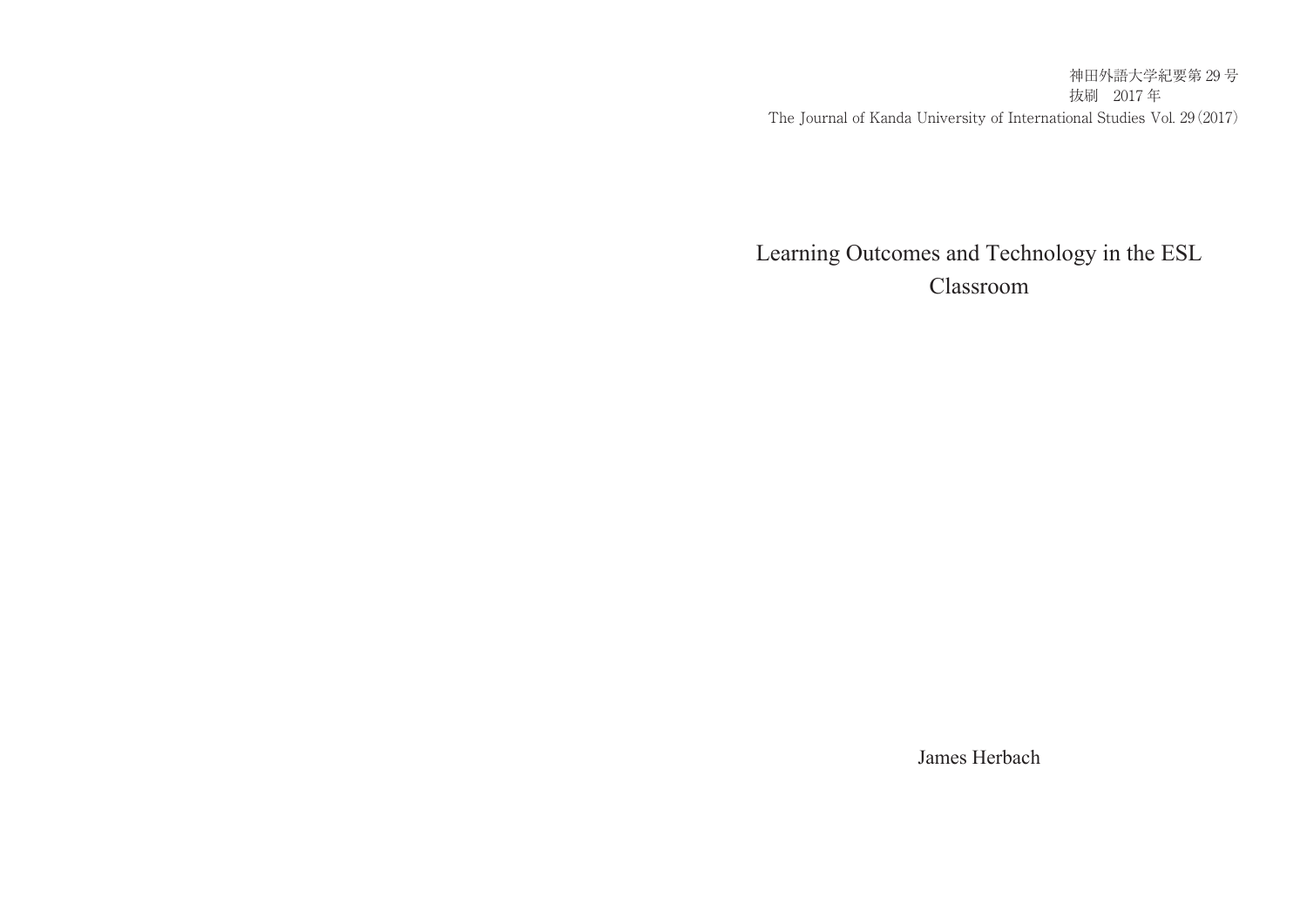# **Learning Outcomes and Technology in the ESL Classroom**

## James Herbach

### *Abstract*

*Multimedia and computer-assisted technologies are valuable tools which are increasingly being implemented into ESL classrooms world-wide. The use of such instructional tools can provide teachers with a more effective platform from which to bridge cultural differences while meeting the needs of a broad range of students. Analyzing students' needs, integrating technology, formulating assessments and evaluating instructional effectiveness remain critical factors in the implementation of clear and concise instructions. Notwithstanding, technology should not supplant students' needs or their learning outcomes as the primary focus in any instructional environment.* 

Reaching a diverse range of learners across cultural boundaries is one of the challenges facing the contemporary ESL learning environment. In response to the dynamic nature of ESL classrooms globally and the implementation of communication technologies in the classroom, the current direction of instructional design is moving away from pure esthetics and back towards purposeful functionality. A major concern for all stake-holders in reference to language instruction is the creation of a nonambiguous and efficient operating environment for all students across a broad range of cultural backgrounds.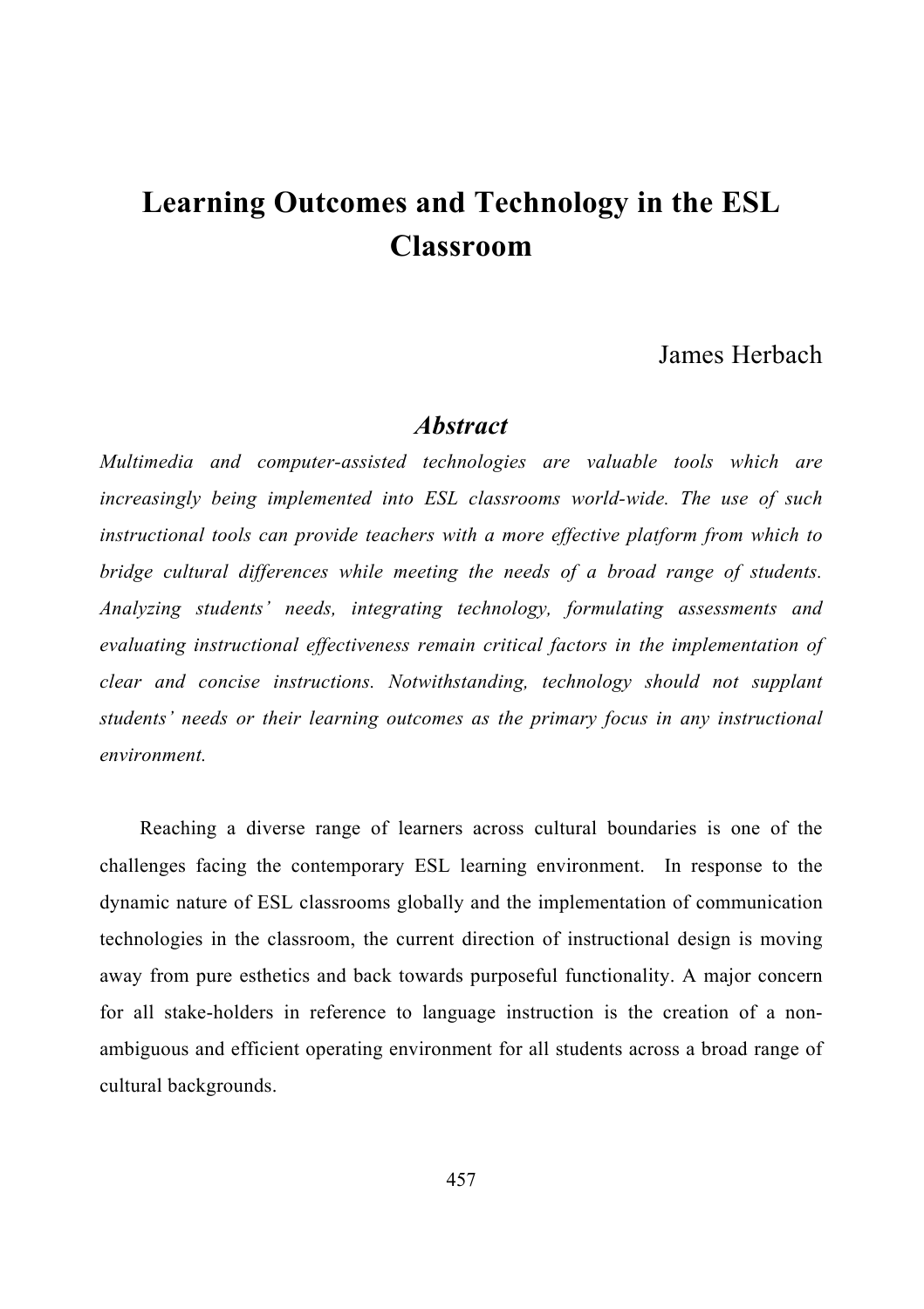神田外語大学紀要第29号

The Journal of Kanda University of International Studies Vol. 29 (2017)

# **Design Principles**

At a very basic level, good design principles should always be process driven. A step-by-step design process will ensure that a maximum of attention to critical factors are incorporated into the final product. A list of steps in the process of instructional design has been created by Dick, Carey & Carey (2003) entitled the Systems Approach Model, and they include;

"assess needs to identify goals, conduct instructional analysis, analyze learners and contexts, write performance objectives, develop assessment instruments, develop instructional strategy, develop and select instructional media, design and conduct the formative evaluation of instruction, revise instruction and design and conduct summative evaluation" (p.1-2).

This comprehensive design process is sensitive to cultural differences as it requires the investigation of the learning context and the instructional media, against an understanding of the learner's attitudes, preferences, and skills. Simply creating an esthetically pleasing set of course instructions is not sufficient in providing an effective learning environment for a culturally diverse student body.

The strength of any design system is in its comprehensive step-by-step process in addressing all factors relating to the learning environment, the materials used, as well as the individual characteristics of the learners. This process should not however remain stiff or constrained. In reference to instructional design [Rothwell, Kazanas, Palloff, Pratt, Smith & Ragan, 2003] state, "it is intended to serve as a road map and not as an inflexible list of rules or required steps"(p.33). The use of an instructional design process will enable both institutions and individual teachers to better adapt to the rapid changes in communication technologies as well as the increase in cultural diversity within the global ESL environment.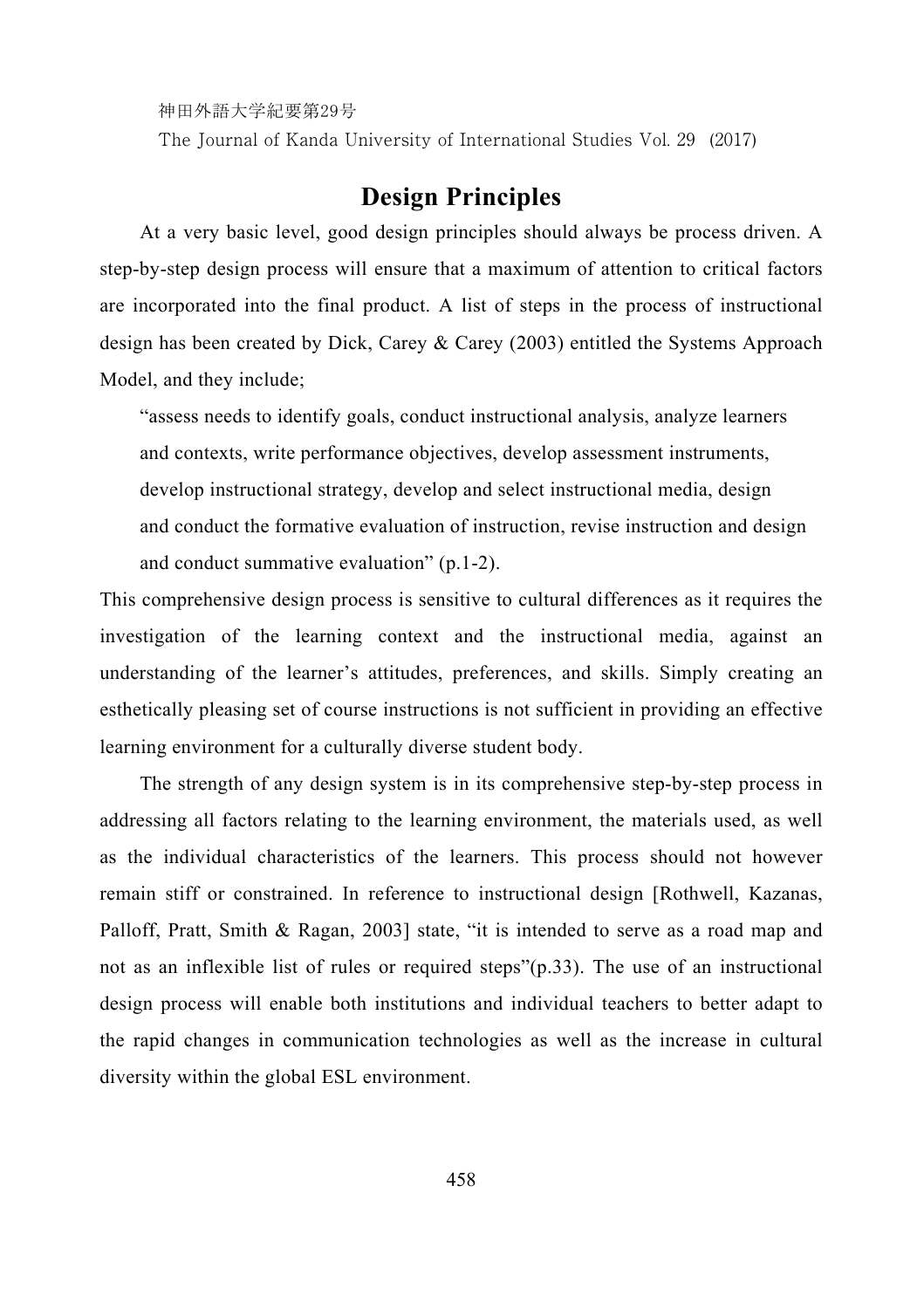#### Learning Outcomes and Technology in the ESL Classroom

#### *Goal Oriented Design*

When designing instruction for any learning environment, the first step in the process should be a comprehensive needs assessment (Rothwell et al, 2003). In the case of the classroom environment, multimedia elements, graphics and text can subsequently be adopted and implemented according to the instructional needs of the target learners. Cultural aspects related to the needs assessment can be identified at this early stage and addressed accordingly.

The rapid development of communication technologies has left some designers focused solely on creating attractive and engaging multimedia elements. [Carliner, 2002] states, "somehow, the practice of design as appearance improving has replaced the concept of design as problem-solving, even though published definitions of document design suggest otherwise" (p.1). It would appear that the unique design challenges of language instruction have shifted some in the academic world to focus away from the goal of meeting an instructional need towards simply creating an entertaining learning experience for students. Language learning should provide students with a comfortable and pleasing environment; however it should be grounded in a process through which an instructional need can be answered.

#### *Analyzing Learners and Their Context*

Adopting multimedia or instructional materials should not prefigure an analysis of who the learners are and what the learning context will be. Attempting to minimize cultural misunderstanding within the learning environment will require a comprehensive learner analysis. This should include their age, gender, socio-economic backgrounds, religion, attitudes, current skills and abilities as well as their learning preferences (Dick, et al, 2003, p.1). A cultural analysis can be imposed onto this process through the use of a cultural theory such as Prof. Geert Hofstede's (2003) Cultural Dimensions.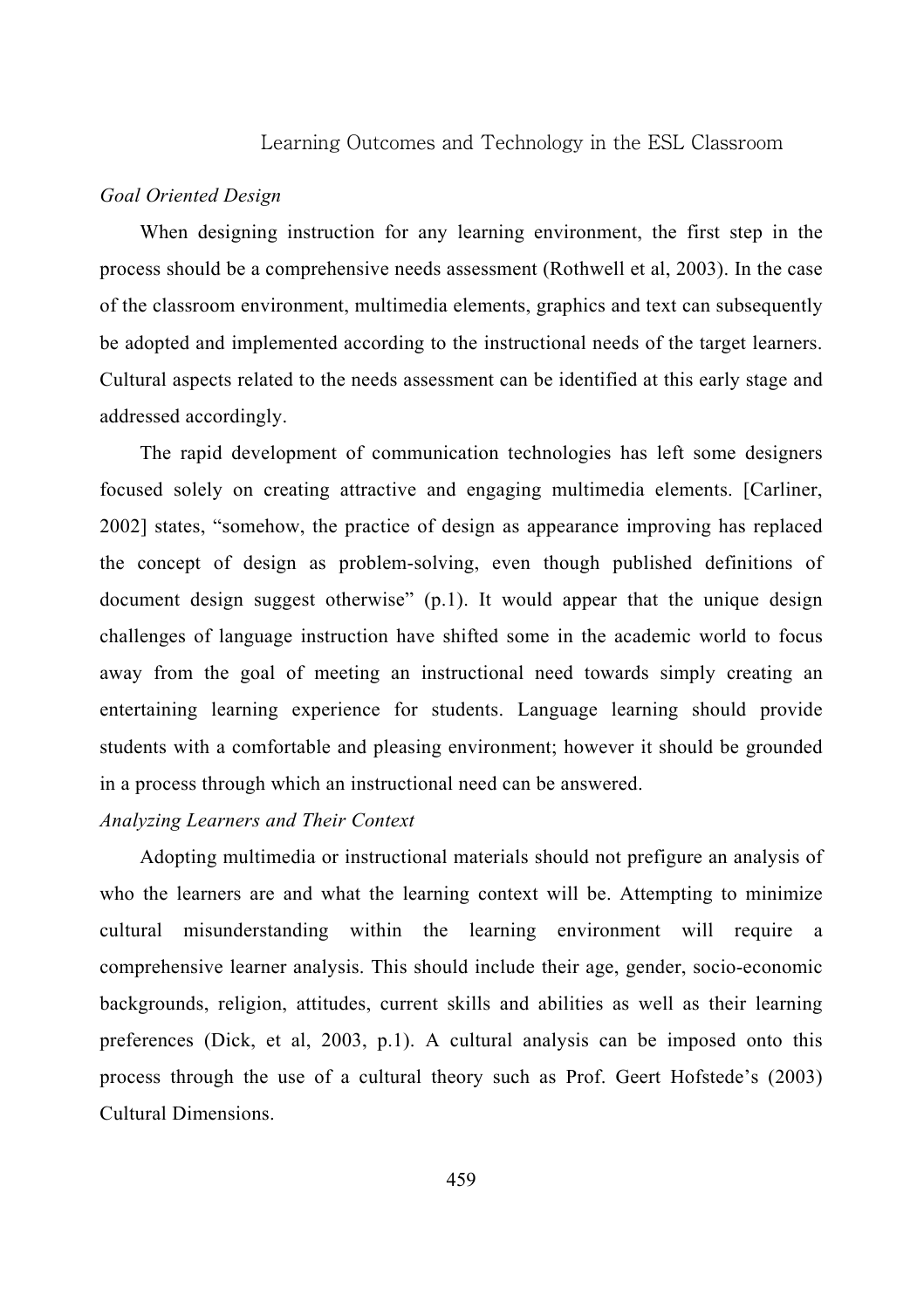神田外語大学紀要第29号

The Journal of Kanda University of International Studies Vol. 29 (2017)

Art, imagery and design are all culturally produced. Before multimedia elements are implemented that will impact students in the online learning experience, cultural implications should be addressed. [Thrower-Tim, 1999] suggests issues related to culture and multimedia that should be addressed include;

prior experience with computers, cognitive learning style, linguistic considerations, the cultural transference of the visual images or icons, culturally sensitive or insensitive sound signals, ambiguous tasks, and culturally biased tasks or problems that do not allow for the diverse cultural referents that students bring to the learning situation (p.1-2).

People from different cultures approach, interpret, interact and learn from visual elements differently. It is only after the affects of multimedia are analyzed in reference to the cultural composition of the entire range of possible learners that effective instruction can be designed.

# **Designing for a Global Classroom**

Technological advancements and the pervasiveness of the Internet, including access to the World Wide Web, have dramatically increased the number of institutions offering technologically assisted courses. The question now remains as to whether or not institutions and teachers can meet the demands of this emerging and culturally diverse environment. Design as a component of fine-art has developed world-wide from a cultural sense of aesthetics. How individuals from different cultures approach visual design elements must be factored into the design of any technologically assisted language courses for global applications.

Is design keeping pace with the ESL classroom globally? Current design practices seem to be focusing on appearance improving processes rather than problem-solving. Carliner (2002) suggest that, "designers are focused less on effective communication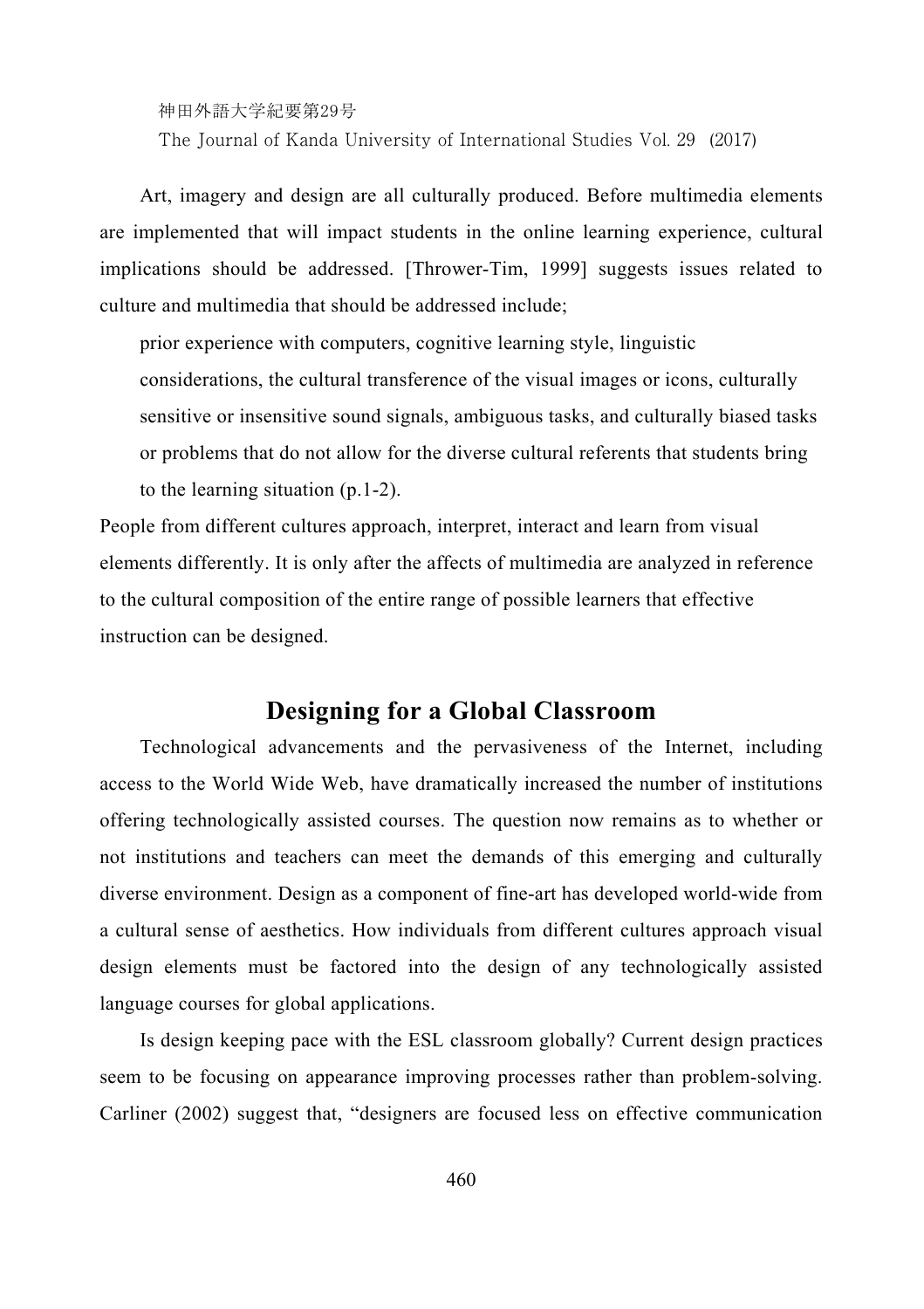#### Learning Outcomes and Technology in the ESL Classroom

applications within classroom instruction, and more on issues related to aesthetics of screen appearances" (p.1). Creating courses for a global educational environment requires a comprehensive design process that will integrate multimedia elements while remaining sensitive to cultural differences.

The rapid propagation of technologically assisted instruction has designers transferring their skills from a traditional classroom focus to a multimedia instructional environment. With this design realignment comes a transformation is the definition of design. [Carliner, 2002] suggests that design should be considered, "an interdisciplinary approach which combines skills in graphic design, writing and editing, illustration, and human factors (p.2). Developing effective instruction for an ESL classroom comprised of a culturally diverse spectrum of students will compel designers to reevaluate their creative directions.

Increasingly academic institutions are integrating communication technologies into their traditional ESL learning environments. It will remain incumbent upon both institutions and individual teachers to remain sensitive to the needs of all students, inclusive of their cultural differences. Moreover, all stakeholders connected to designing instructions for ESL classrooms should not succumb to the seductiveness of multimedia technologies as their primary focus. Quality instructional designs should always hold learning outcomes as their fundamental goals. Technology as such should be used as just one more tool through which teachers can reach their students' learning objectives.

#### *Expectations of Technology in the ESL Classroom*

The global demand of ESL instructional designs has both institutions and teachers focusing on problem-solving as well as esthetics in meeting the learning objectives of students. Implementing multimedia, while remaining sensitive to cultural differences, should be addressed through the utilization of a comprehensive design process. The